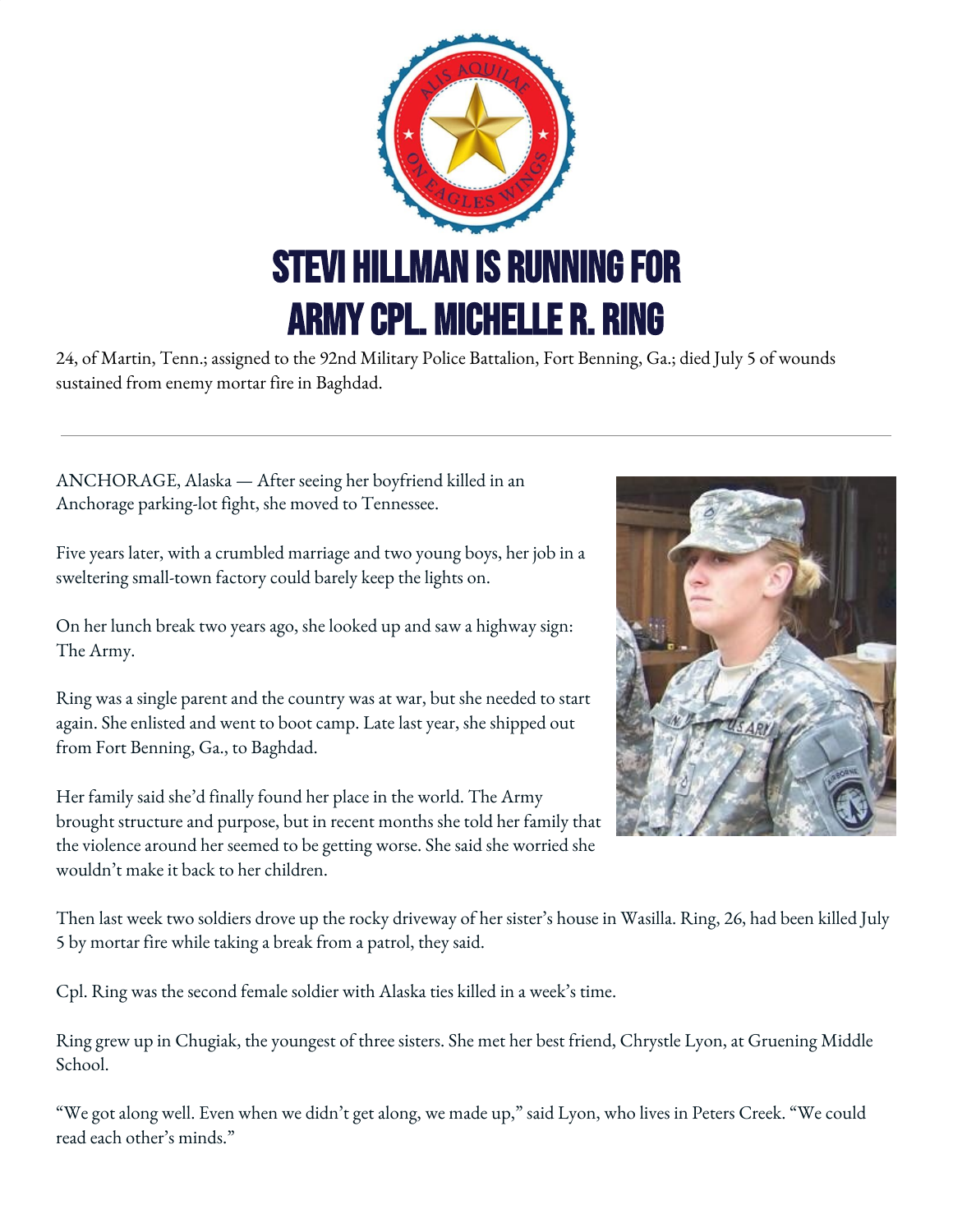

The girls liked to play rough — four-wheeling, driving cars off-road, camping. Studying wasn't their thing. Lyon ended up in military school. Ring dropped out. At 17, she quickly fell for Marc Hopfenspirger, a 21-year-old soldier from Fort Richardson.

On a June night in 1999, the girls were out with Hopfenspirger when he got tangled in a late-night parking-lot fight outside a grocery store. Someone threw a beer bottle, a shard broke, it bounced off his Jeep and sliced his throat.

"We had gone to go get a soda," Lyon said. "We came back around, and he was lying on the ground bleeding to death."



Hopfenspirger died at the scene. It wasn't until last summer that police arrested Esau Fualema for throwing the bottle. He was charged with second-degree murder.

After Hopfenspirger's death, depression overtook Ring. She began putting on weight and wearing baggy clothes.

That fall, as Ring was trying on a dress for her sister's wedding, her mother discovered that underneath her sweatshirts, Ring was eight months pregnant with Hopfenspirger's son. She hadn't told anyone, even Lyon.

"When it all came out that we all knew, she was happy, but I think she was really confused in the beginning. She didn't know what to do," said her sister in Wasilla, Karen Harbuck.

After the baby, Marc, was born, Ring got her GED and moved to Tennessee, where her parents lived. She took a job at a Tyson chicken processing plant. Things started to settle down. She met the father of her second son, Brandon. They married briefly, but it didn't work out. She had another relationship, but it ended before a year's time.

"She was always looking for Marc, the one that she lost, and she never found him," Lyon said.

Being a soldier changed Ring, her family said. It gave her confidence and direction she never had, they said.

"Finally, she was someone and she was doing something," said Harbuck. "She wanted her boys taken care of, was her major thing."

She loved boot camp, the tanks, the guns, the exercise, and the people, her mother said. She didn't like Baghdad. Shelling woke her at night, and everything seemed to be deteriorating. She couldn't tell that they were making a difference.